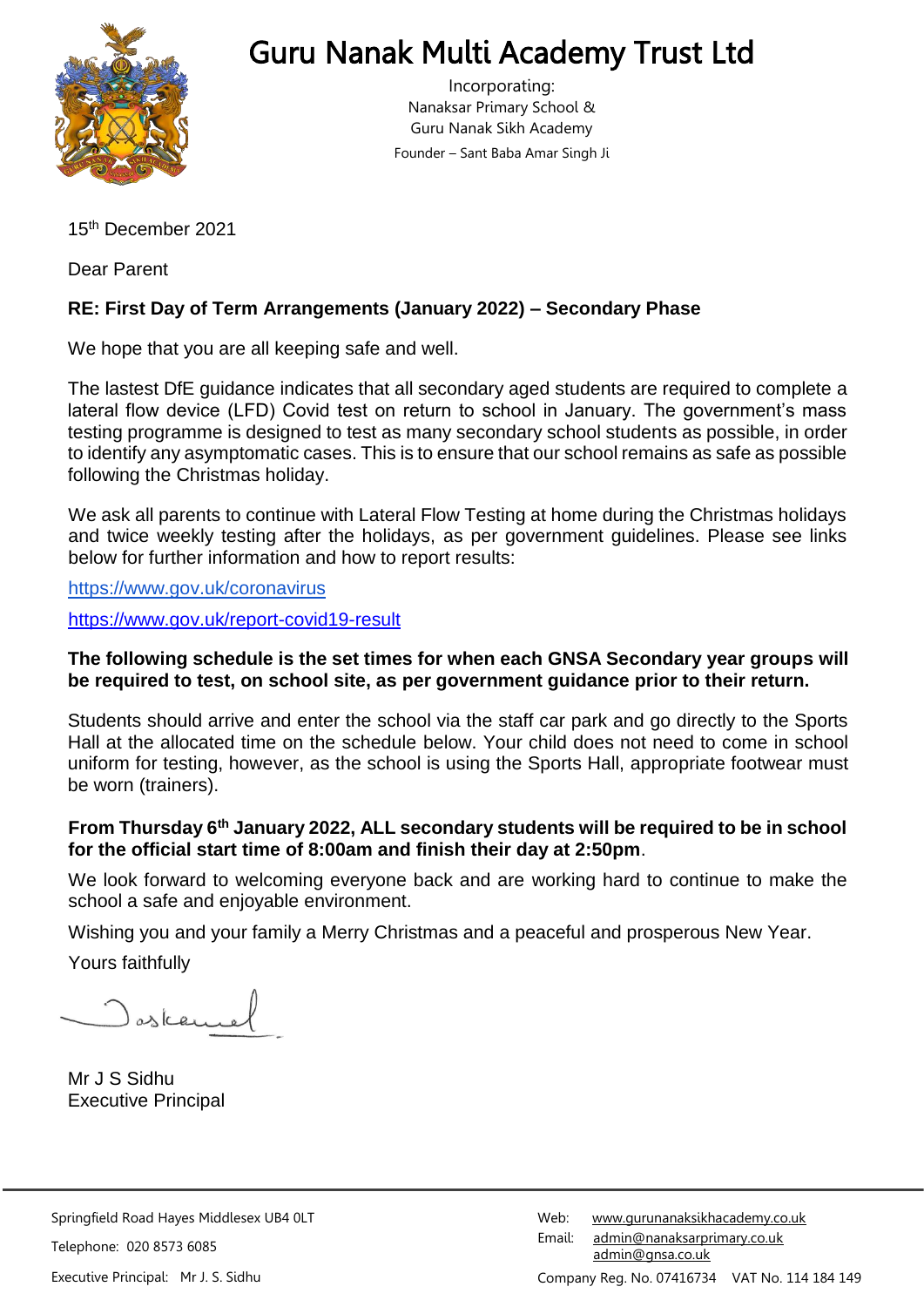| <b>Year and</b><br><b>Form</b><br>Group | <b>Date</b>              | <b>Time</b> | <b>Important Information</b>                                                                                                                                                                               |
|-----------------------------------------|--------------------------|-------------|------------------------------------------------------------------------------------------------------------------------------------------------------------------------------------------------------------|
| <b>VI Forms</b>                         |                          |             |                                                                                                                                                                                                            |
| A & B                                   | Tuesday 4th<br>January   | 8.30am      | VI students will attend school on Tuesday 4th Jan<br>for testing only and return to school for normal<br>lessons on Wednesday 5th Jan.                                                                     |
| $F$ &H                                  | Tuesday 4th<br>January   | 9.00am      |                                                                                                                                                                                                            |
| <b>P&amp;S</b>                          | Tuesday 4th<br>January   | 9.30am      |                                                                                                                                                                                                            |
| <b>M&amp;T</b>                          | Tuesday 4th<br>January   | 10.00am     |                                                                                                                                                                                                            |
| Year 11<br><b>Forms</b>                 |                          |             |                                                                                                                                                                                                            |
| A & B                                   | Tuesday 4th<br>January   | 11.00am     | Year 11 students will attend school on Tuesday<br>4th Jan for testing only and return to school for<br>normal lessons on Wednesday 5th Jan.                                                                |
| $F$ &H                                  | Tuesday 4th<br>January   | 11.30am     |                                                                                                                                                                                                            |
| <b>P&amp;S</b>                          | Tuesday 4th<br>January   | 12.00pm     |                                                                                                                                                                                                            |
| Year 10<br><b>Forms</b>                 |                          |             |                                                                                                                                                                                                            |
| A & B                                   | Tuesday 4th<br>January   | 13.00pm     | Year 10 students will attend school on Tuesday<br>4th Jan for testing only and return to school for<br>normal lessons on Wednesday 5th Jan.                                                                |
| $F$ &H                                  | Tuesday 4th<br>January   | 13.30pm     |                                                                                                                                                                                                            |
| <b>P&amp;S</b>                          | Tuesday 4th<br>January   | 14.00pm     |                                                                                                                                                                                                            |
| Year 9<br><b>Forms</b>                  |                          |             |                                                                                                                                                                                                            |
| A & B                                   | Wednesday 5th<br>January | 8.30am      | Year 9 students will attend school on Wednesday<br>5th Jan for testing only and return to school for<br>normal lessons on Thursday 6th Jan.<br>(Classwork will be set on Google Classroom for<br>5th Jan). |
| <b>F&amp;H</b>                          | Wednesday 5th<br>January | 9.00am      |                                                                                                                                                                                                            |
| <b>P&amp;S</b>                          | Wednesday 5th<br>January | 9.30am      |                                                                                                                                                                                                            |